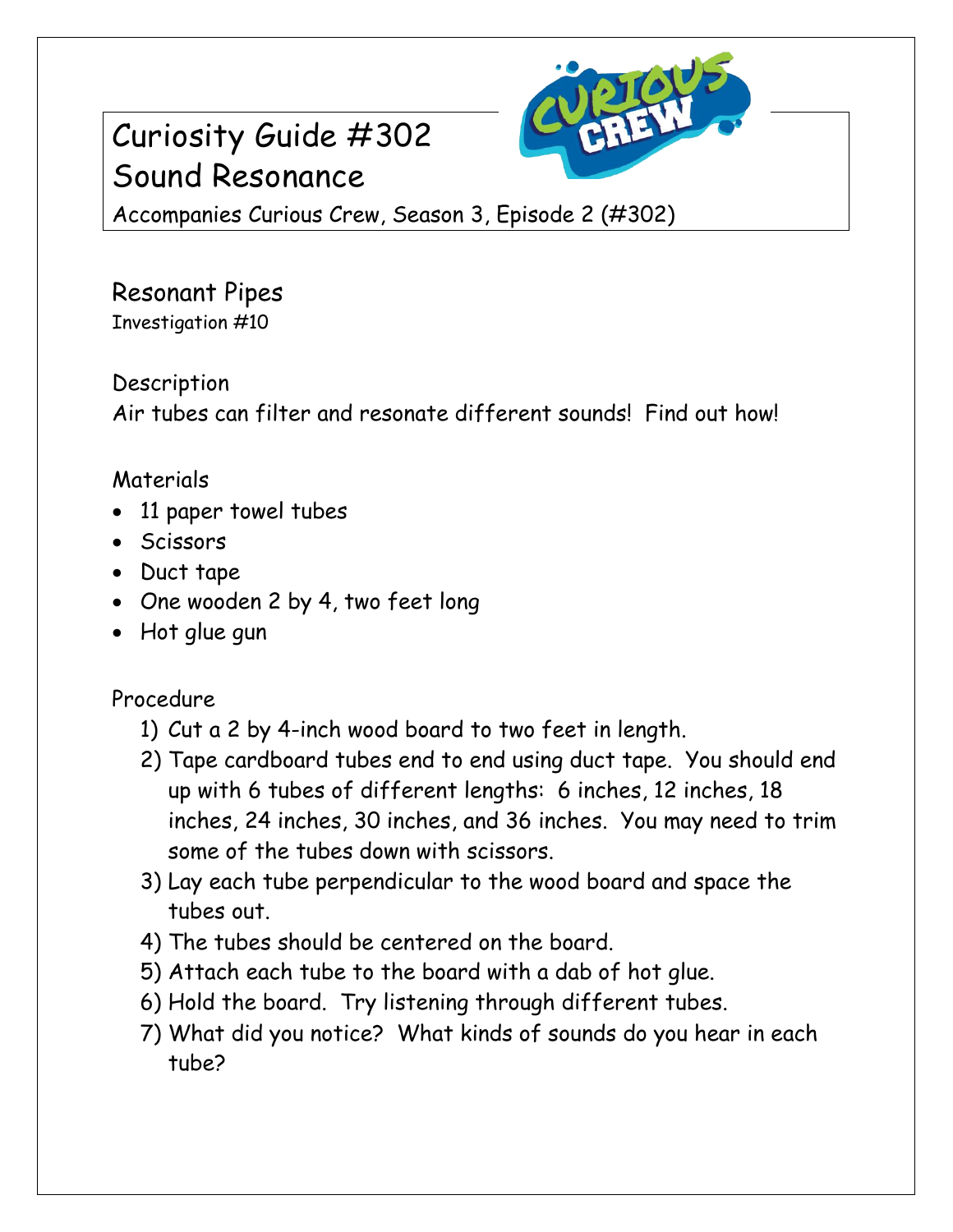#### My Results

#### Explanation

When we listen, we are bombarded with sounds in different frequencies. We choose to pay attention to some sounds and not others. We often refer to this as background noise. In this case. the air in the tube vibrates from the external noises, but the longer the tube is, the more slowly the air vibrates. The air in the longer tube tends to match the lower-frequency sounds in the room, while the shorter tube's air column, which can vibrate more quickly, matches the higher-frequency sounds and filters the others. By covering the end of one of the tubes, the resonant frequencies are lower still. Think about organ pipes and how the large ones can resonate much lower frequencies than can the smaller, narrow ones.